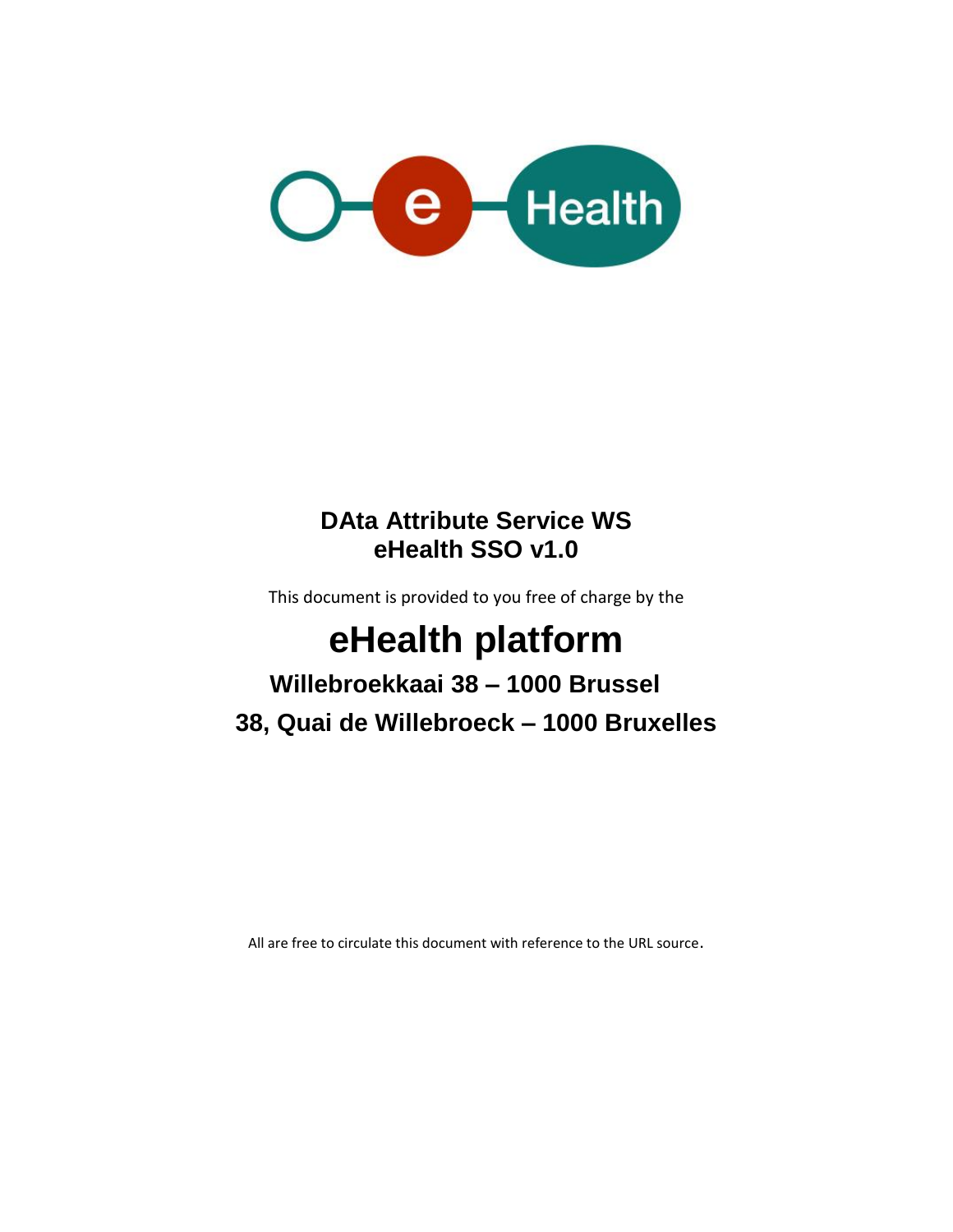## 1. Table of contents

| $\mathbf{1}$ . |  |
|----------------|--|
| 2.             |  |
| 2.1.           |  |
| 3.             |  |
| 3.1.           |  |
| 3.1.1.         |  |
| 3.1.2.         |  |
| 3.1.3.         |  |
| 3.2.           |  |
| 3.2.1.         |  |
| 3.2.2.         |  |
| 3.2.3.         |  |
| 3.2.4.         |  |
| 3.2.5.         |  |
| 3.2.6.         |  |
| 3.2.7.         |  |

To the attention of the "IT expert" willing to integrate this web service.

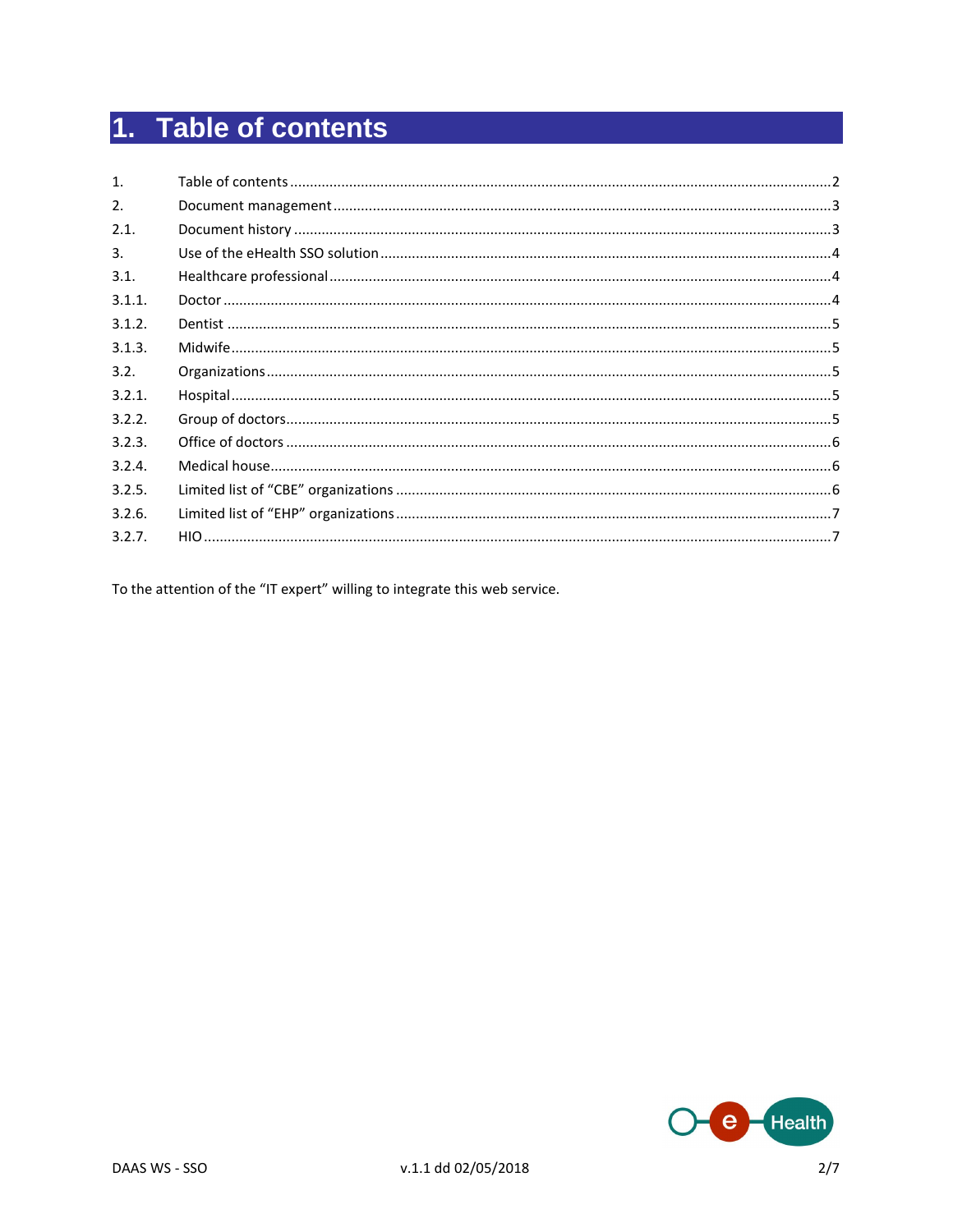## **2. Document management**

### **2.1. Document history**

| <b>Version</b> | Date <sup>1</sup> | <b>Author</b>    | Description of changes / remarks |
|----------------|-------------------|------------------|----------------------------------|
| 1.00           | 20/09/2016        | eHealth platform | First version                    |
| 1.1            | 02/05/2018        | eHealth platform | Update                           |

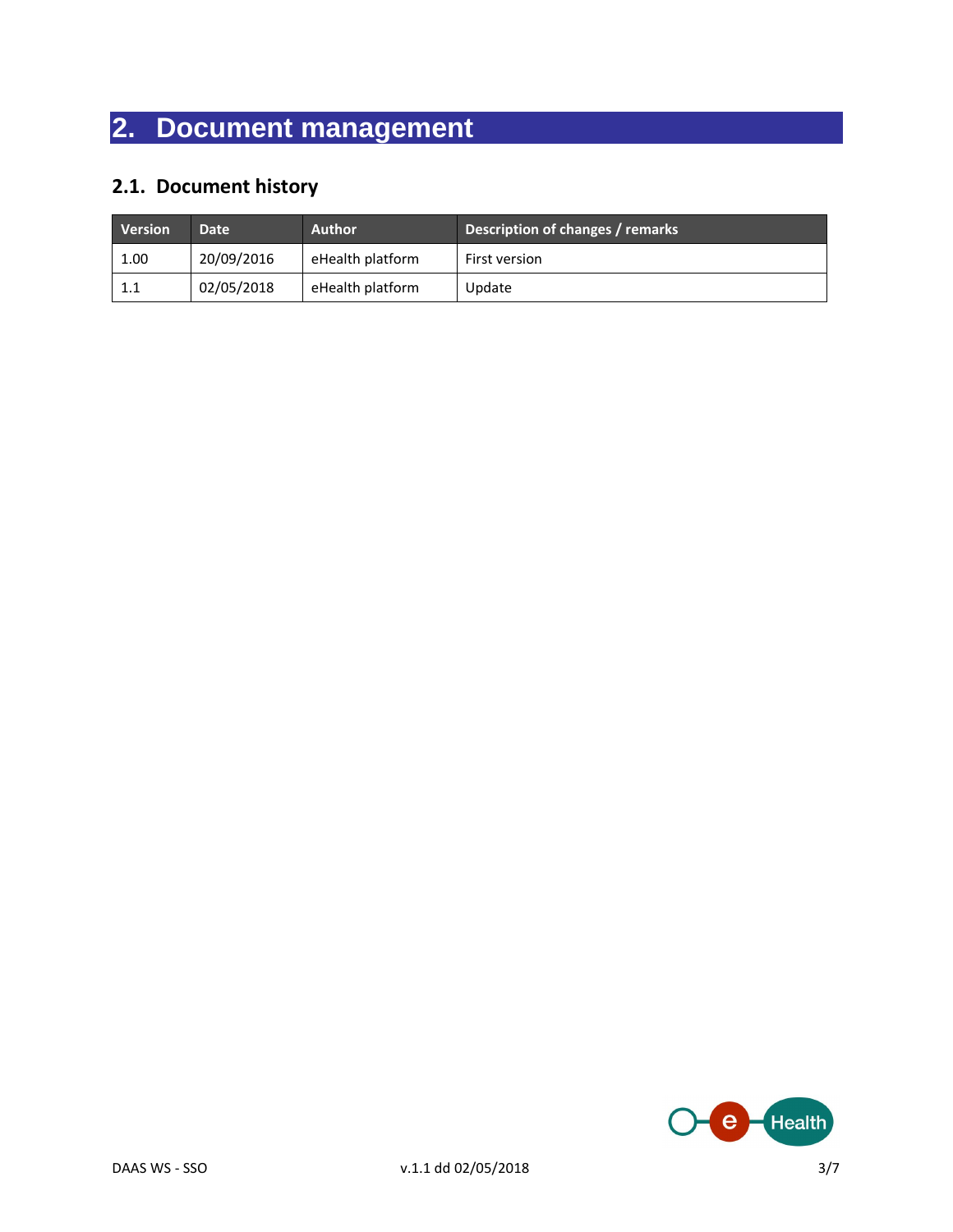### **3. Use of the eHealth SSO solution**

The complete overview of the profile and a step-by-step implementation to start protecting a new application with SSO  $\omega$  eHealth is described in the cookbook STS – HolderofKey [\(https://www.ehealth.fgov.be/ehealthplatform/nl/service-iam-identity-access-management\)](https://www.ehealth.fgov.be/ehealthplatform/nl/service-iam-identity-access-management)

This section specifies how the call to the Secure Token Service (STS) must be done to have access to the web service. You must precise several attributes in the request.

To access the eHealth web service, the response token must contain:

"true" for all of the boolean certification attribute.

If you:

- obtain "false" for one boolean certification attribute

contact eHealth to verify that the requested test cases were correctly configured.

The documents STS\_samlRequest.xml and STS\_samlResponse.xml provide STS request/response examples.

Currently, individuals and organizations can have access to the eHealth service.

#### **3.1. Healthcare professional**

The request for the SAML token is secured with the  $eID<sup>1</sup>$  of the professional. The certificate used by the Holder-Of-Key (HOK) verification mechanism is an eHealth certificate. The needed attributes are the following (AttributeNamespace: "urn:be:fgov:identification-namespace"):

 The social security identification number of the professional: *urn:be:fgov:ehealth:1.0:certificateholder:person:ssin* and *urn:be:fgov:person:ssin*

For each professional, eHealth has to assert the following information:

- The social security identification number of the professional : (AttributeNamespace: "urn:be:fgov:identification-namespace") urn:be:fgov:ehealth:1.0:certificateholder:person:ssin and urn:be:fgov:person:ssin
- The user uses his/her personal certificate (AttributeNamespace: "urn:be:fgov:certifiednamespace*:ehealth*"): *urn:be:fgov:ehealth:1.0:certificateholder:person:ssin:usersession:boolean*

Depending on the professional category, other attributes may be asserted by eHealth. These attributes are listed in the below sections.

#### **3.1.1. Doctor**

Doctor must also request this attribute in the AttributeQuery :

 The professional must be a recognized doctor with visa (AttributeNamespace: "*urn:be:fgov:certifiednamespace:ehealth*"): *urn:be:fgov:person:ssin:ehealth:1.0:fpsph:doctor:boolean*

*<sup>1</sup> As fallback, in absence of the eID, the personal eHealth certificate can be used for authentication instead.*



 $\overline{a}$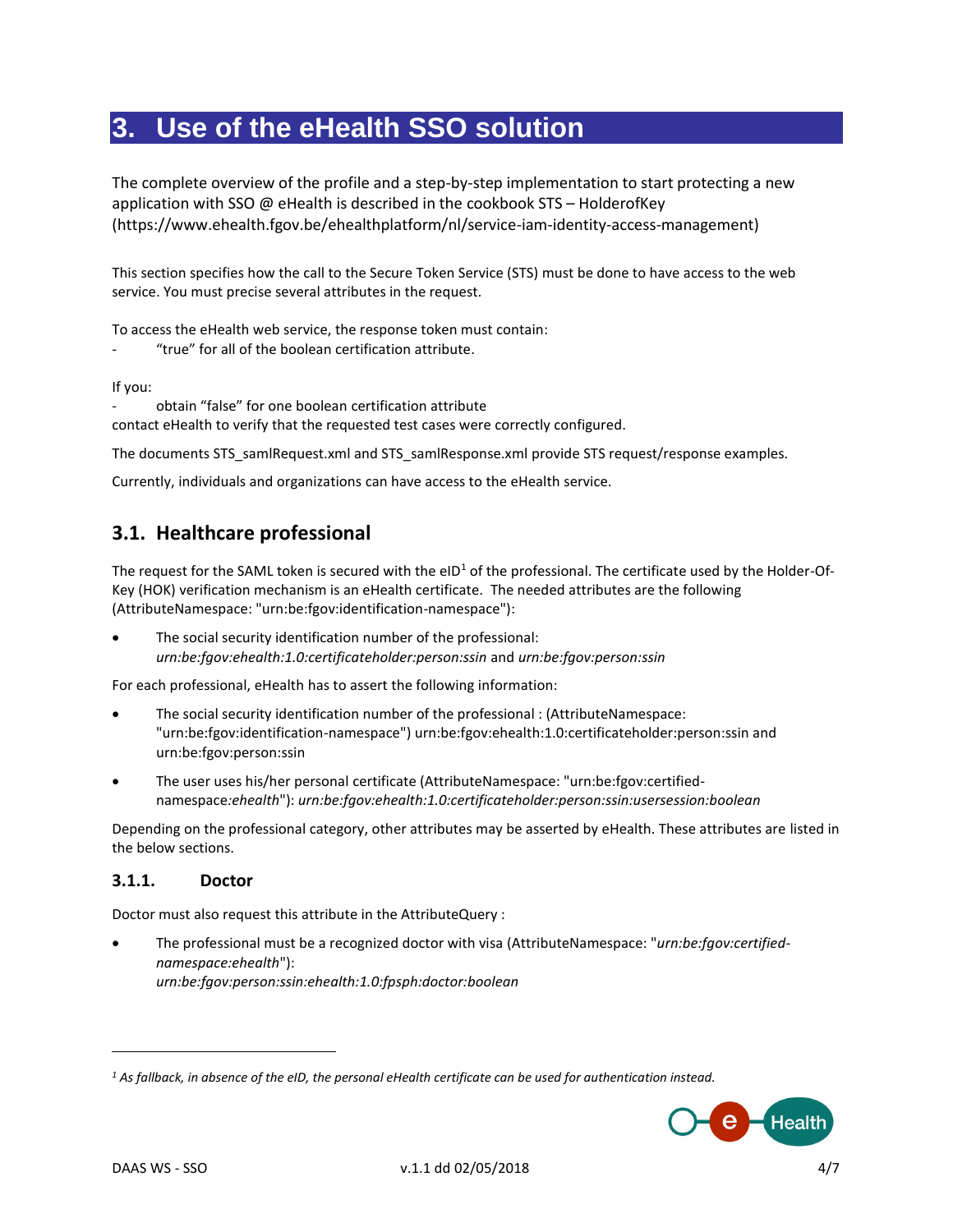#### **3.1.2. Dentist**

Dentist must also request this attribute in the AttributeQuery :

 The professional must be a recognized dentist with visa (AttributeNamespace: "*urn:be:fgov:certifiednamespace:ehealth*"): *urn:be:fgov:person:ssin:ehealth:1.0:fpsph:dentist:boolean*

#### **3.1.3. Midwife**

Midwife must also request this attribute in the AttributeQuery :

 The professional must be a recognized dentist with visa (AttributeNamespace: "*urn:be:fgov:certifiednamespace:ehealth*"): *urn:be:fgov:person:ssin:ehealth:1.0:fpsph:midwife:boolean*

#### **3.2. Organizations**

The request for the SAML token is secured with the certificate of the organization issued by eHealth. This certificate is used by the Holder-of-Key (HOK) mechanism. The attributes that need to be provided in the request are the following (AttributeNamespace: *urn:be:fgov:identification-namespace*):

#### **3.2.1. Hospital**

The needed attributes are the following (AttributeNamespace: "urn:be:fgov:identification-namespace"):

- The NIHII number of the hospital :
	- o *urn:be:fgov:ehealth:1.0:hospital:nihii-number*
	- o *urn:be:fgov:ehealth:1.0:certificateholder:hospital:nihii-number*

Hospital must also specify which information must be asserted by eHealth:

- The NIHII number of the hospital (AttributeNamespace: "urn:be:fgov:identification-namespace"):
	- o *urn:be:fgov:ehealth:1.0:hospital:nihii-number*
	- o *urn:be:fgov:ehealth:1.0:certificateholder:hospital:nihii-number*
- The hospital must be a recognized hospital (AttributeNamespace: urn:be:fgov:certifiednamespace:ehealth): *urn:be:fgov:ehealth:1.0:certificateholder:hospital:nihii-number:recognisedhospital:boolean*

#### **3.2.2. Group of doctors**

The needed attributes are the following (AttributeNamespace: "urn:be:fgov:identification-namespace"):

- The NIHII number of the group of doctors:
	- o *urn:be:fgov:ehealth:1.0:groupofdoctors:nihii-number*
	- o *urn:be:fgov:ehealth:1.0:certificateholder:groupofdoctors:nihii-number*

Group of doctors must also specify which information must be asserted by eHealth:

- The NIHII number of the group of doctors (AttributeNamespace: "urn:be:fgov:identification-namespace"):
	- o *urn:be:fgov:ehealth:1.0:groupofdoctors:nihii-number*
	- o *urn:be:fgov:ehealth:1.0:certificateholder:groupofdoctors:nihii-number*

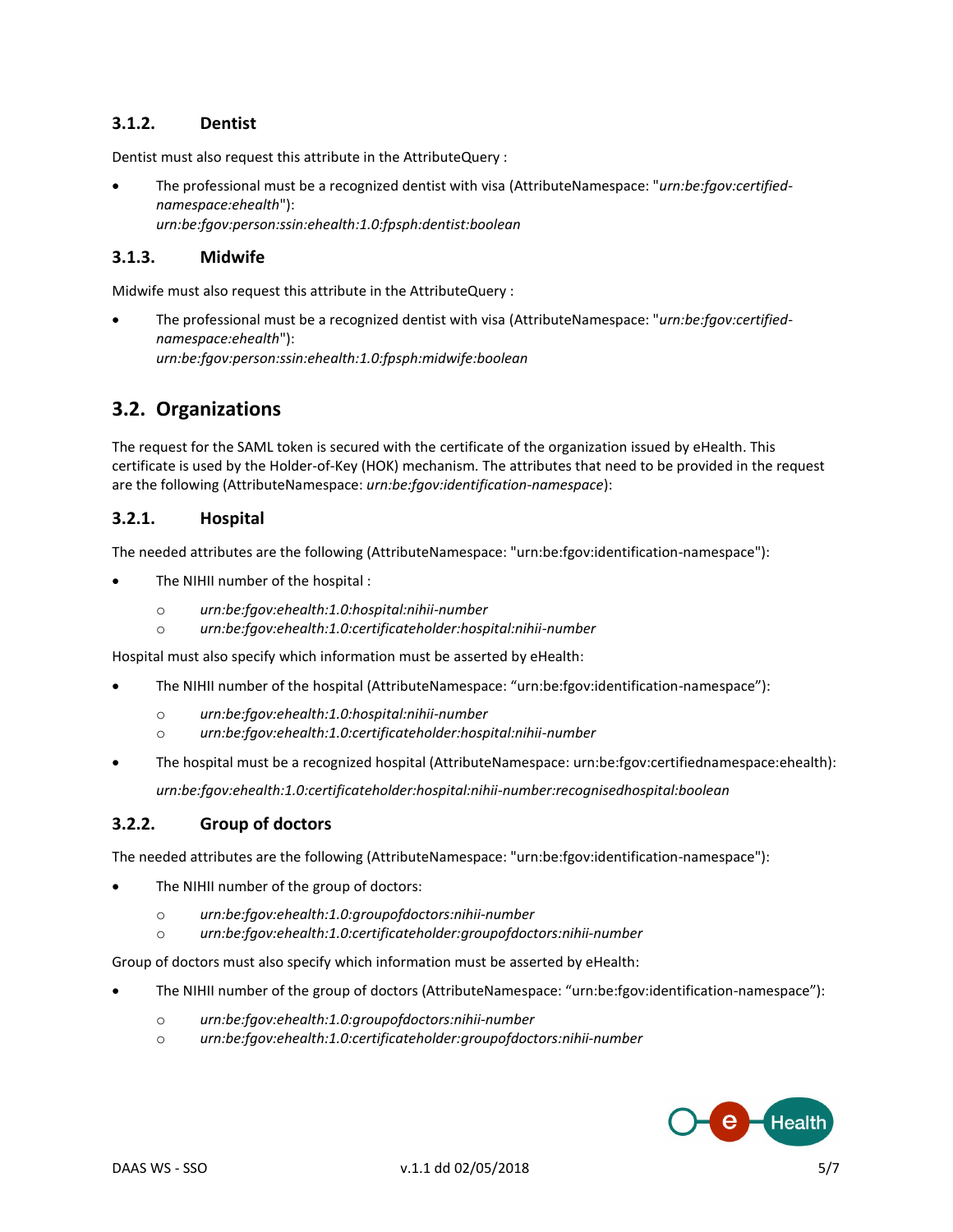The group of doctors must be a recognized group of doctors (AttributeNamespace: urn:be:fgov:certifiednamespace:ehealth):

*urn:be:fgov:ehealth:1.0:certificateholder:groupofdoctors:nihii-number:recognisedgroupofdoctors:boolean*

#### **3.2.3. Office of doctors**

The needed attributes are the following (AttributeNamespace: "urn:be:fgov:identification-namespace"):

- The NIHII number of the office of doctors:
	- o *urn:be:fgov:ehealth:1.0:officedoctors:nihii-number*
	- o *urn:be:fgov:ehealth:1.0:certificateholder:officedoctors:nihii-number*

Office of doctors must also specify which information must be asserted by eHealth:

- The NIHII number of the office of doctors (AttributeNamespace: "urn:be:fgov:identification-namespace"):
	- o *urn:be:fgov:ehealth:1.0:officedoctors:nihii-number*
	- o *urn:be:fgov:ehealth:1.0:certificateholder:officedoctors:nihii-number*
- The office of doctors must be a recognized office of doctors (AttributeNamespace: urn:be:fgov:certifiednamespace:ehealth):

urn:be:fgov:ehealth:1.0:certificateholder:officedoctors*:nihii-number:recognisedofficedoctors:boolean*

#### **3.2.4. Medical house**

The needed attributes are the following (AttributeNamespace: "urn:be:fgov:identification-namespace"):

- The NIHII number of the medical house:
	- o *urn:be:fgov:ehealth:1.0:medicalhouse:nihii-number*
	- o *urn:be:fgov:ehealth:1.0:certificateholder:medicalhouse:nihii-number*

Medical house must also specify which information must be asserted by eHealth:

- The NIHII number of the medical house (AttributeNamespace: "urn:be:fgov:identification-namespace"):
	- o *urn:be:fgov:ehealth:1.0:medicalhouse:nihii-number*
	- o *urn:be:fgov:ehealth:1.0:certificateholder:medicalhouse:nihii-number*
- The medical house must be a recognized medical house (AttributeNamespace: urn:be:fgov:certifiednamespace:ehealth):

*urn:be:fgov:ehealth:1.0:certificateholder:medicalhouse:nihii-number:recognisedmedicalhouse:boolean*

#### **3.2.5. Limited list of "CBE" organizations**

The needed attributes are the following (AttributeNamespace: "urn:be:fgov:identification-namespace"):

The CBE number of the enterprise:

*urn:be:fgov:ehealth:1.0:certificateholder:enterprise:cbe-number*

The enterprise must also specify which information must be asserted by eHealth:

 The CBE number of the organization (AttributeNamespace: "urn:be:fgov:identification-namespace"): *urn:be:fgov:ehealth:1.0:certificateholder:enterprise:cbe-number*